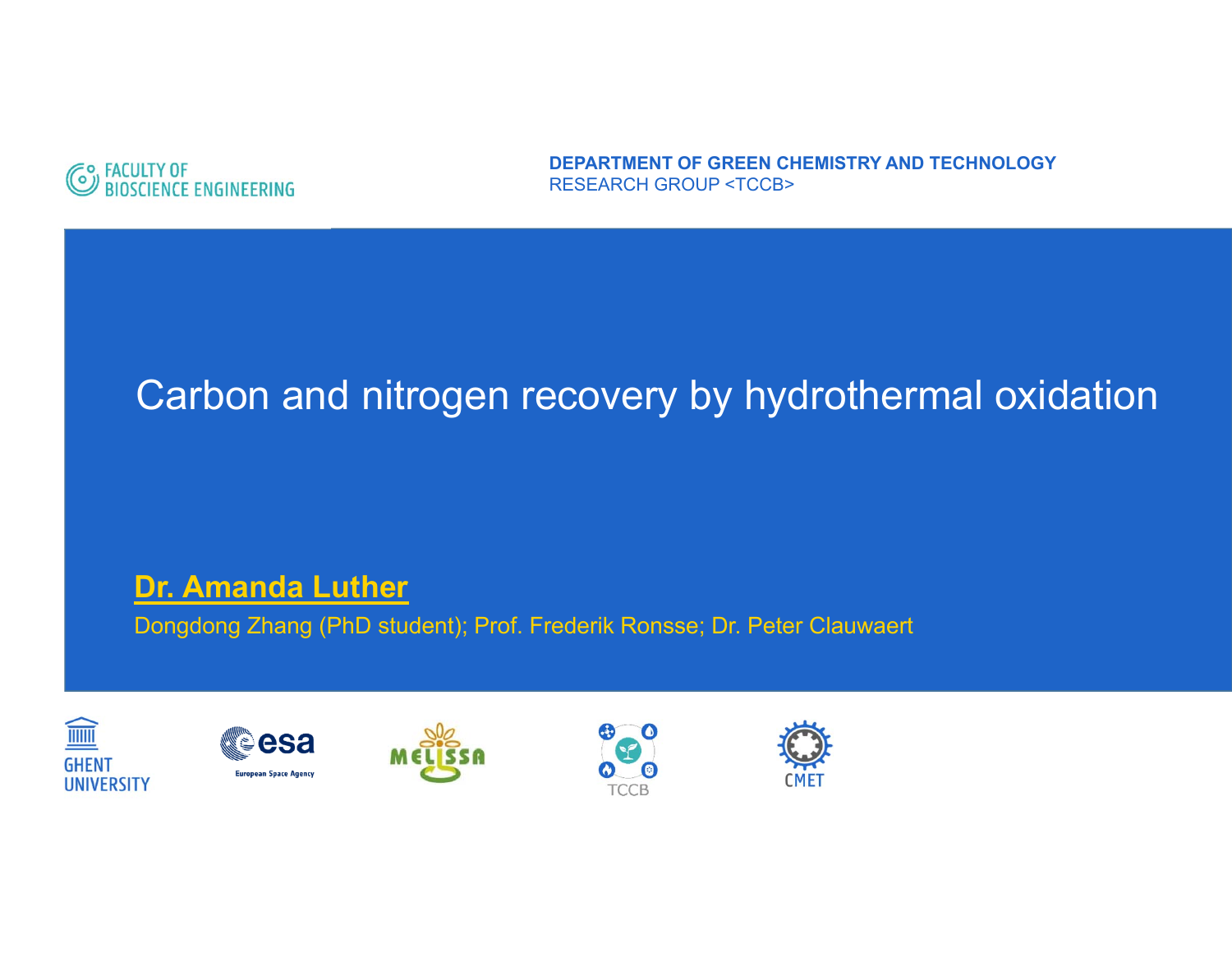

\*MEC: Microbial electrolysis cell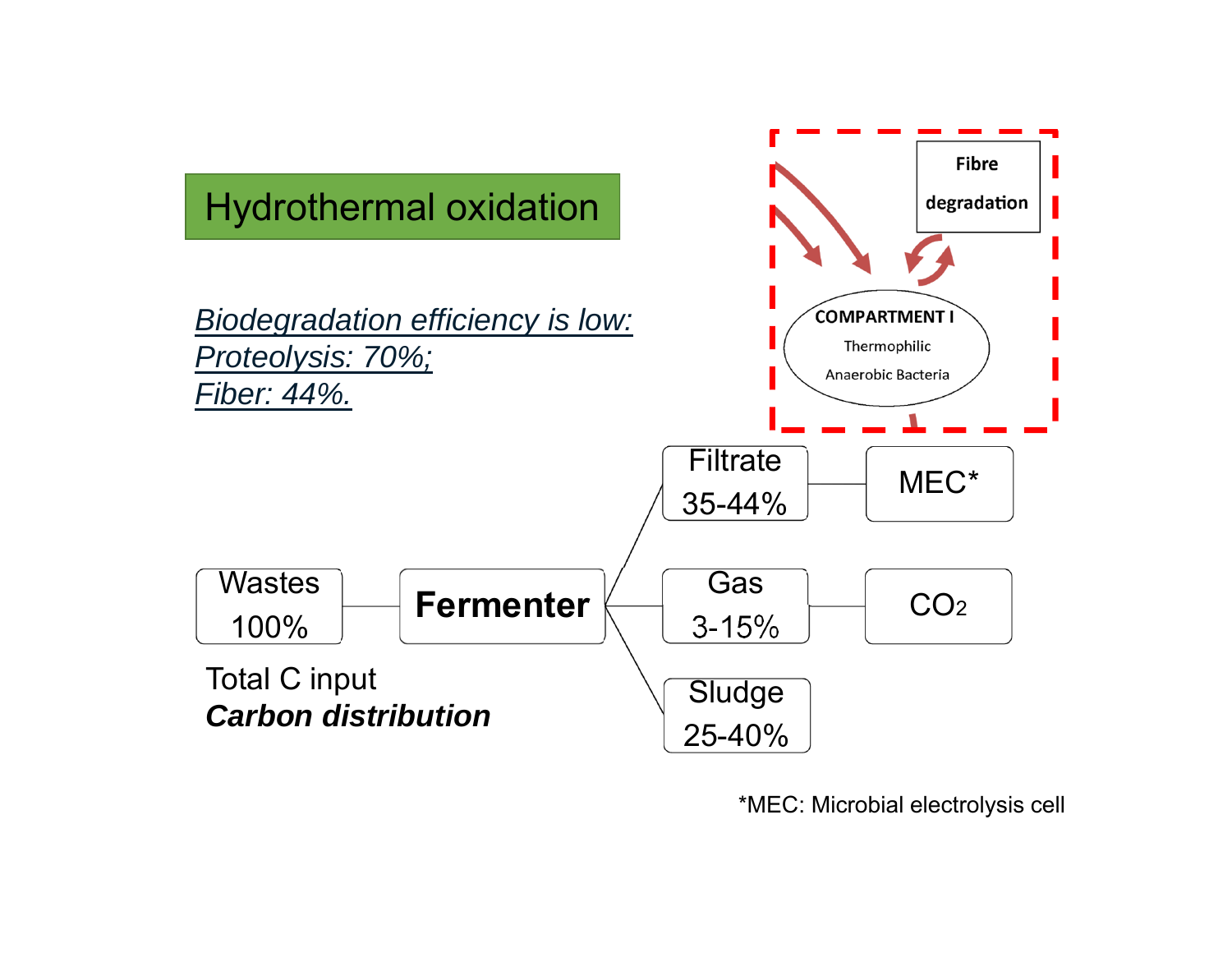## Hydrothermal oxidation

Filtrate 35-44% VFAs, soluble nitrogen, and others

Continuous reactor





Sludge 25-40% Cellulose, xylan, lignin, insoluble nitrogen, VFAs, and others. Batch reactor

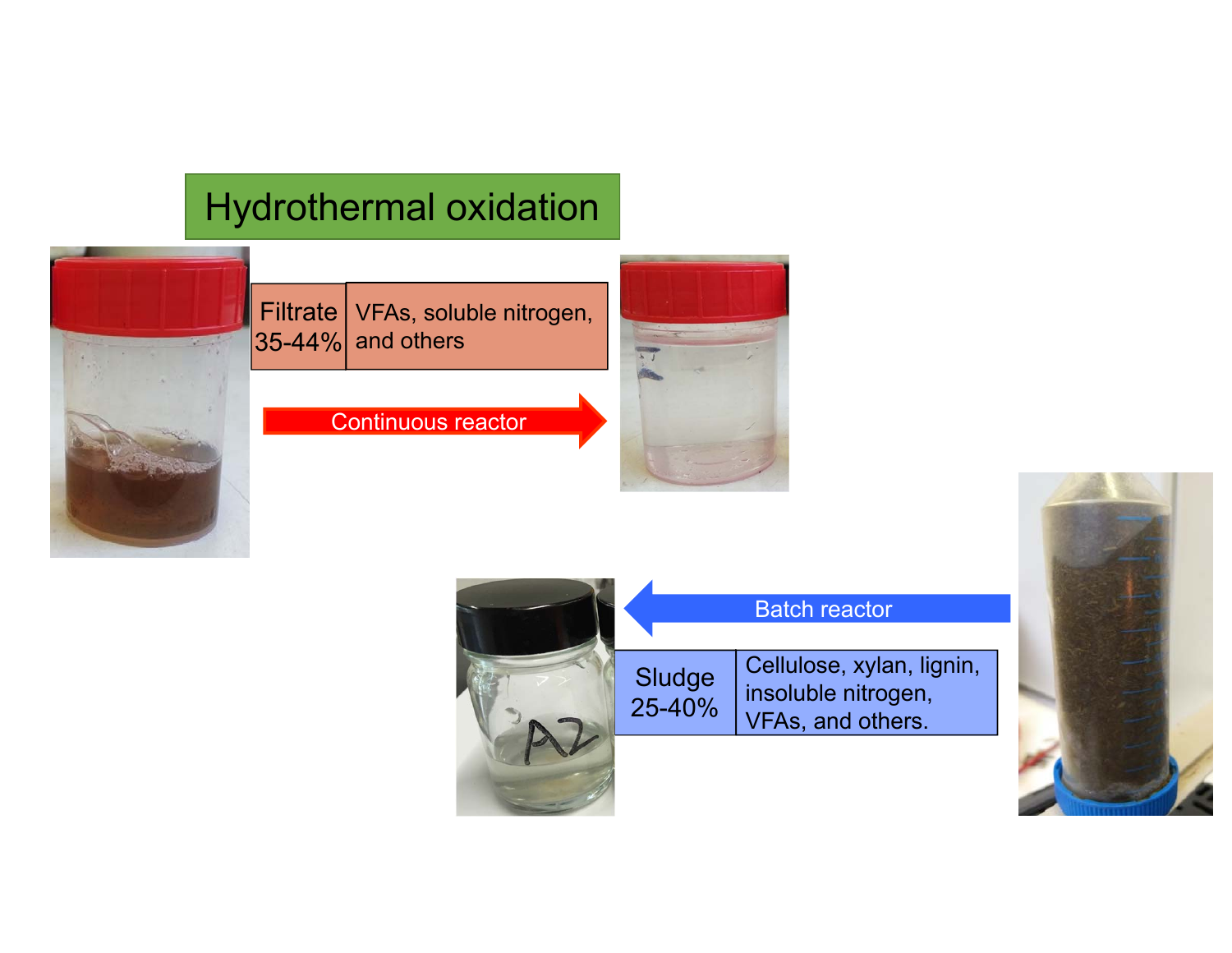

|  | Continuous reactor |
|--|--------------------|
|  |                    |

| <b>Temperature</b><br>(°C) | <b>Residence time OER*</b><br>(s) |                       |  |  |
|----------------------------|-----------------------------------|-----------------------|--|--|
| 300                        | 48, 58, 68                        |                       |  |  |
| 340                        | 38, 48, 58                        | 1.5<br>$\overline{2}$ |  |  |
| 360                        | 38, 48, 58                        | 3                     |  |  |
| 380                        | 28, 38, 48                        | 4                     |  |  |
| *Oxygen equivalence ratio  |                                   |                       |  |  |



| (°C) | Temperature Residence time OER*<br>(S) |                |
|------|----------------------------------------|----------------|
| 300  |                                        |                |
| 400  | 60<br>300                              | 0,5            |
| 450  | 600                                    | 1.5            |
| 500  |                                        | $\overline{2}$ |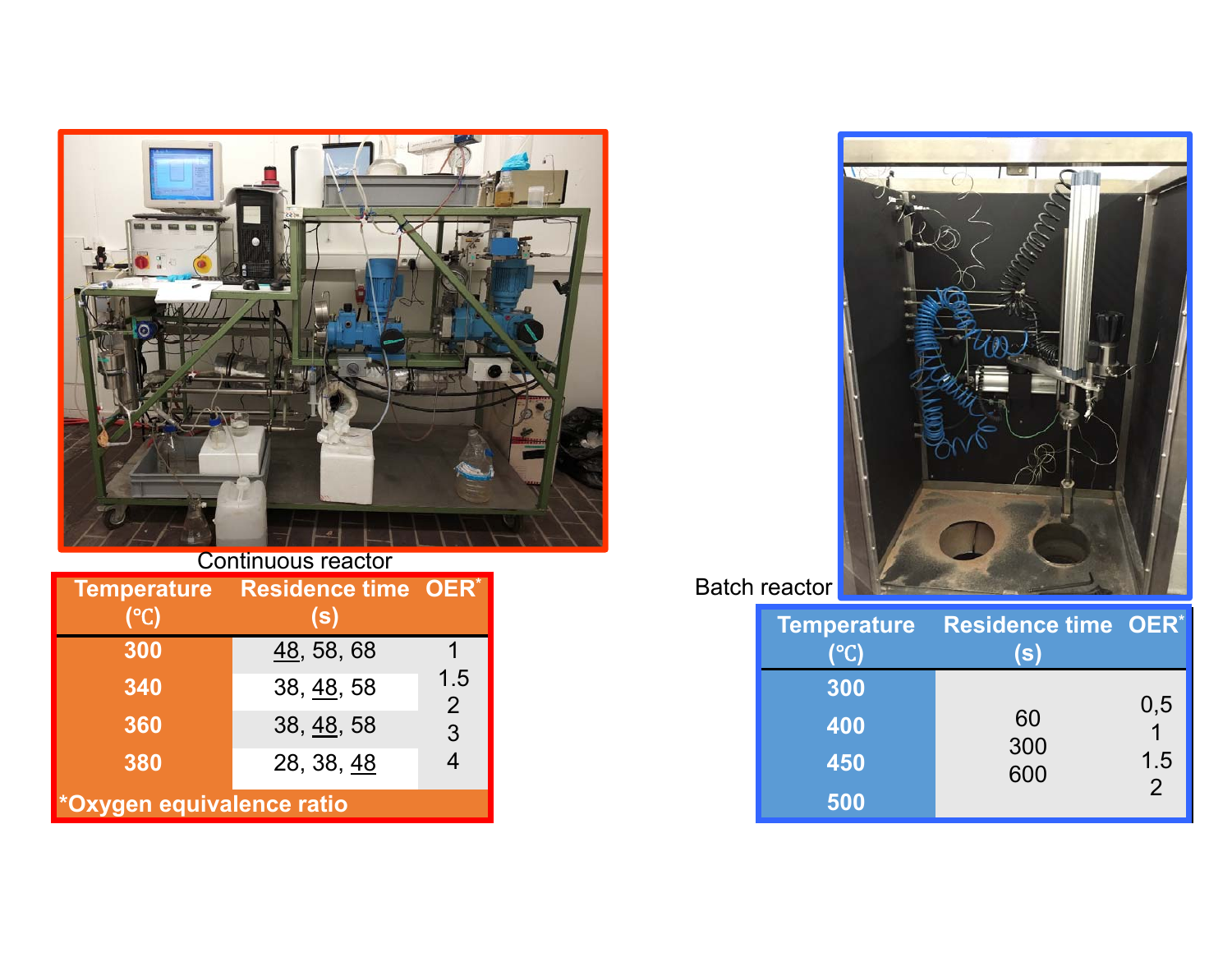### **Sample analysis:**

## **Gas samples:**

◊ Micro-GC

# **Liquid effluent:**

- ◊ TOC analyzer
- ◊ Elemental analyzer
- ◊ NANOCOLOR® kits
	- (ammonia, nitrite, nitrate)
- ◊ GC-MS
- ◊ GC-FID

(VFAs)



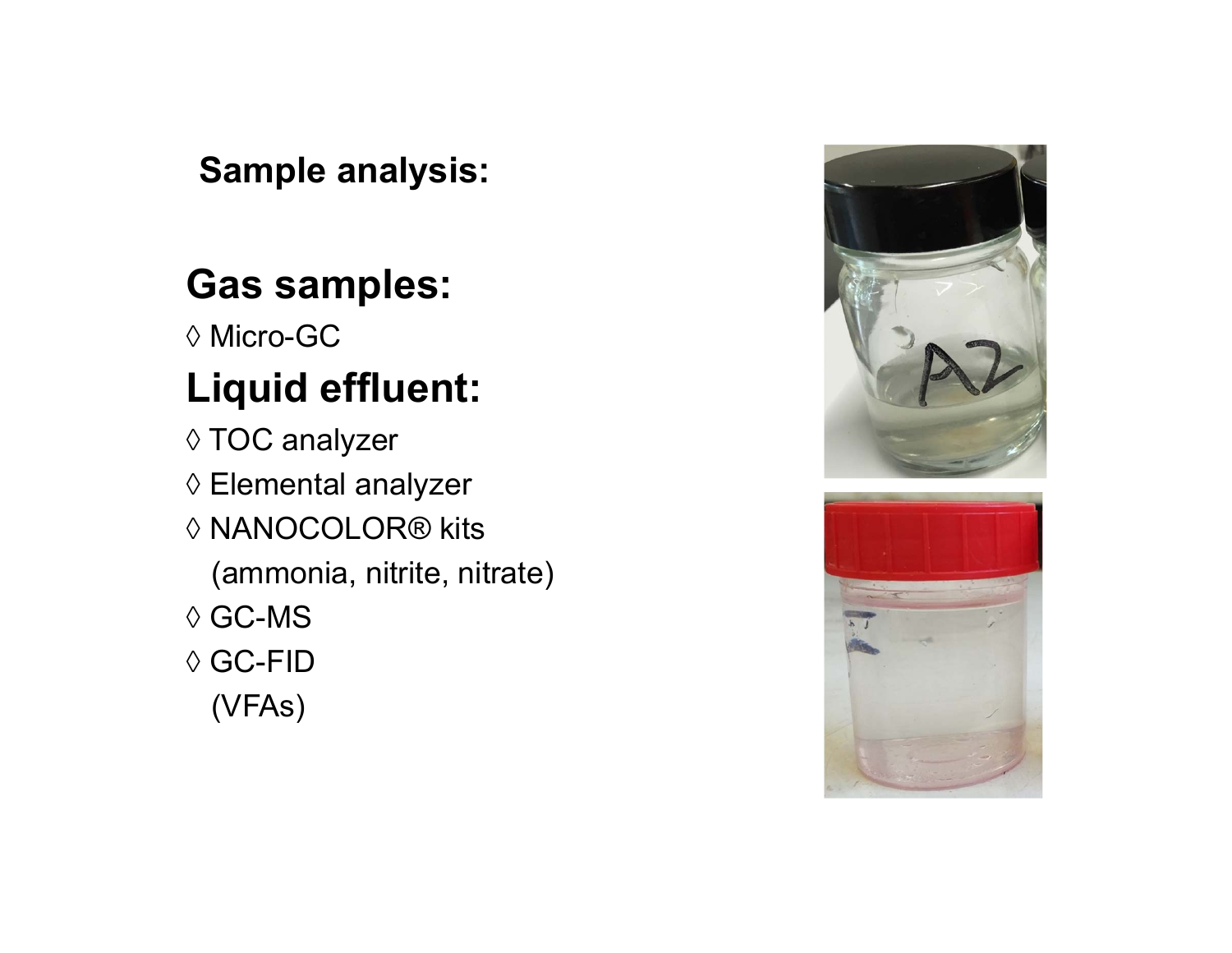## **RESULTS – CARBON DISTRIBUTION**

Total C input *Carbon distribution*



Acetic acid is the main residual for both feed.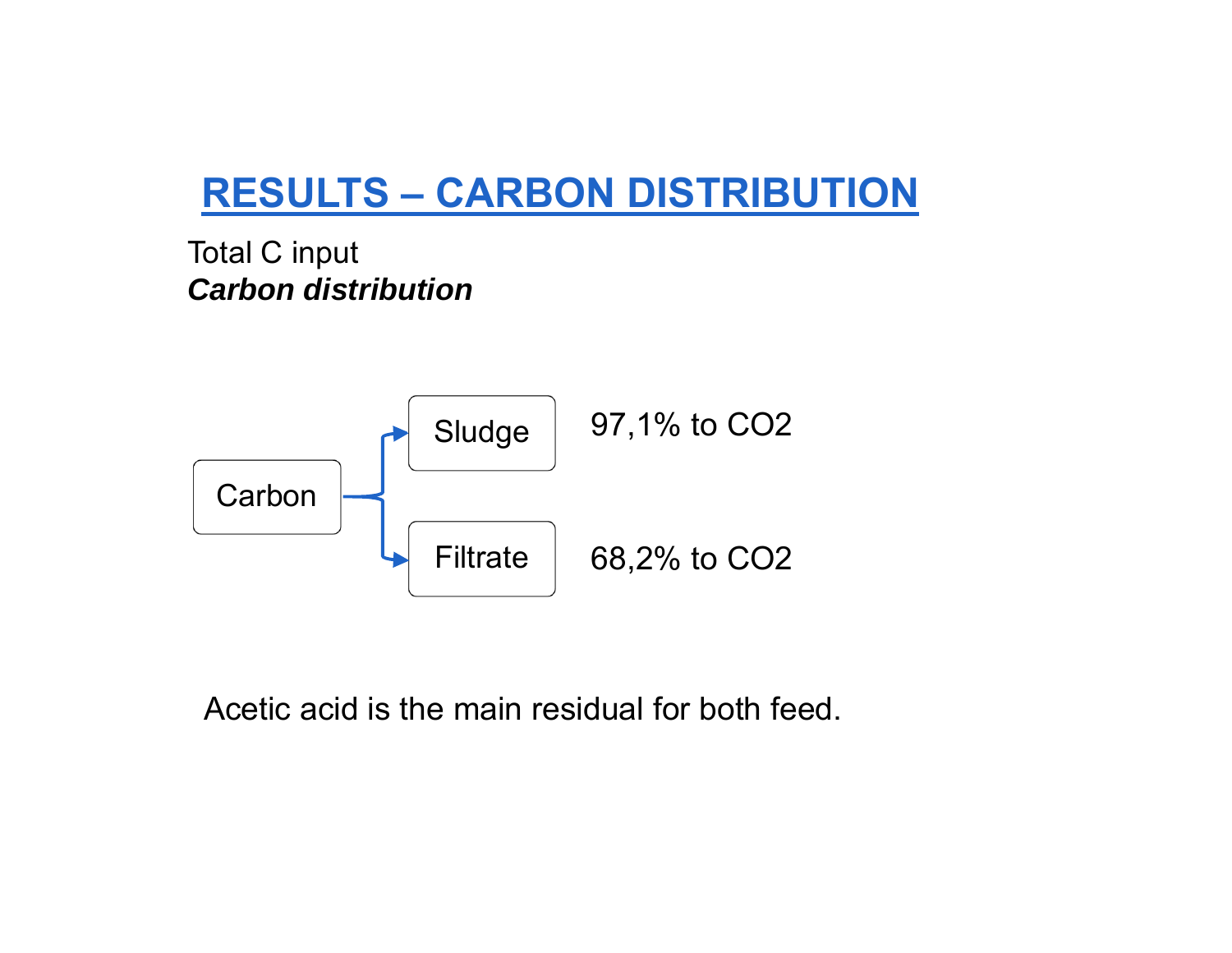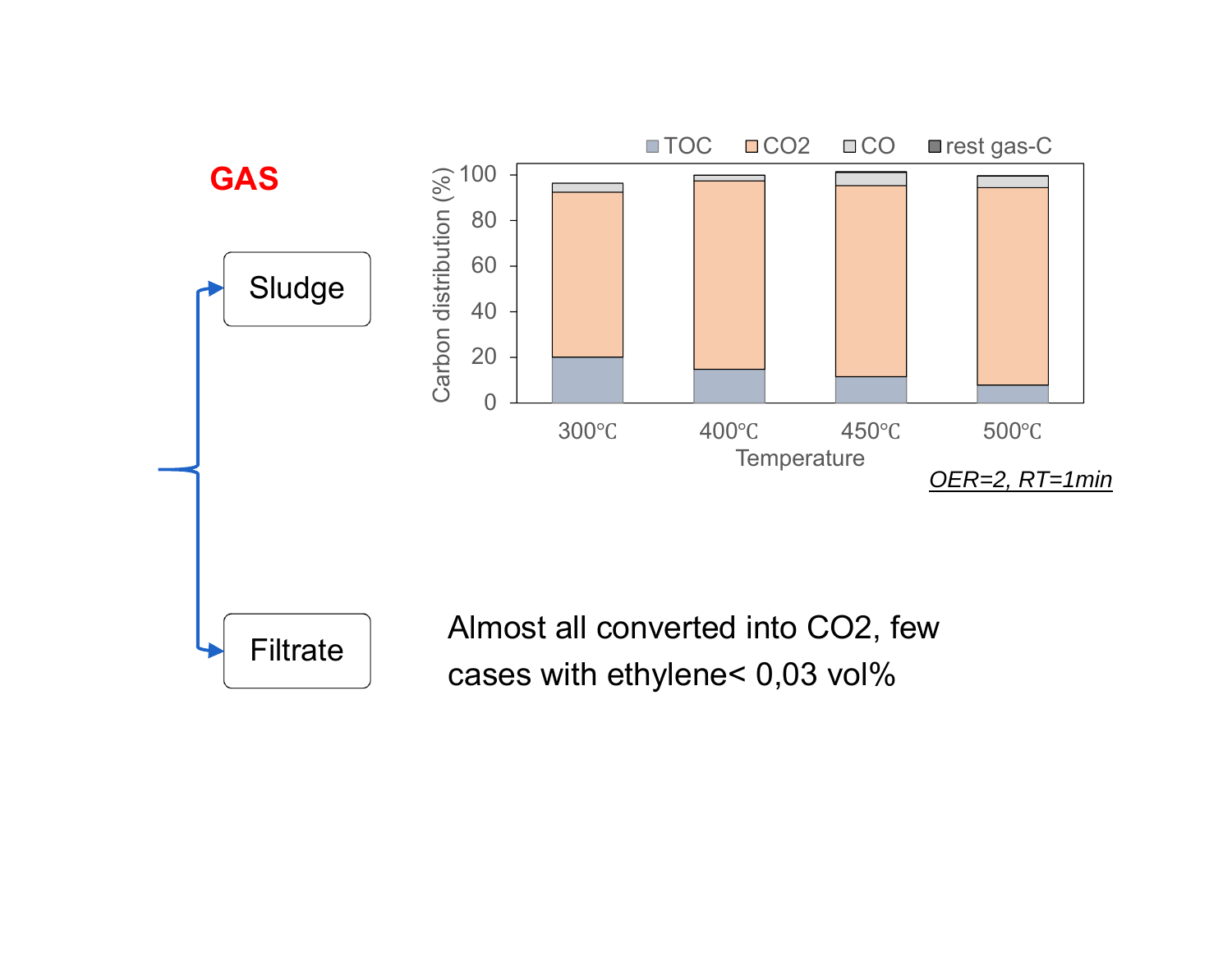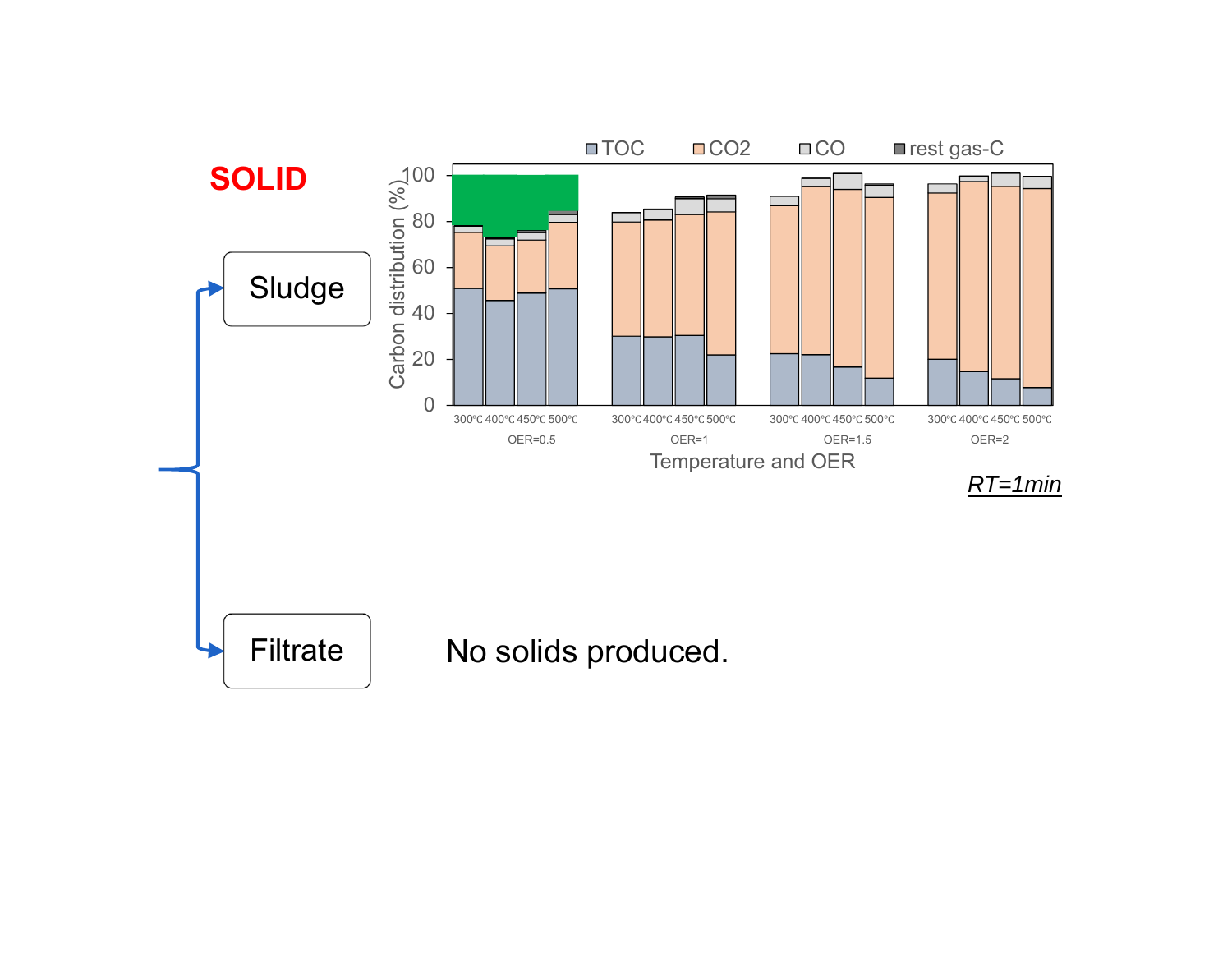#### **Liquid**



Volatile fatty acids are main residuals for both feed, and acetic acid is one of the main compound.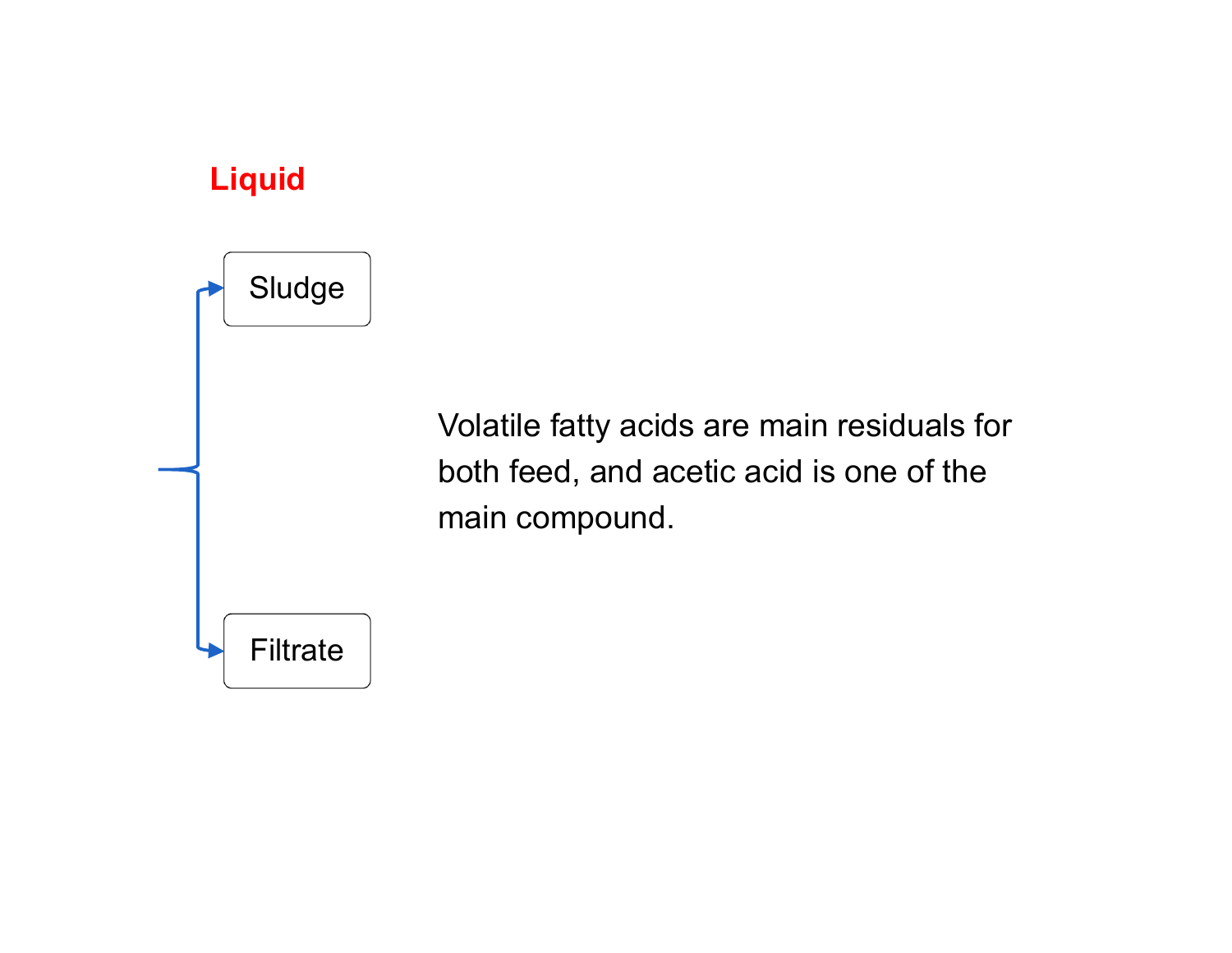## **RESULTS – NITROGEN DISTRIBUTION**

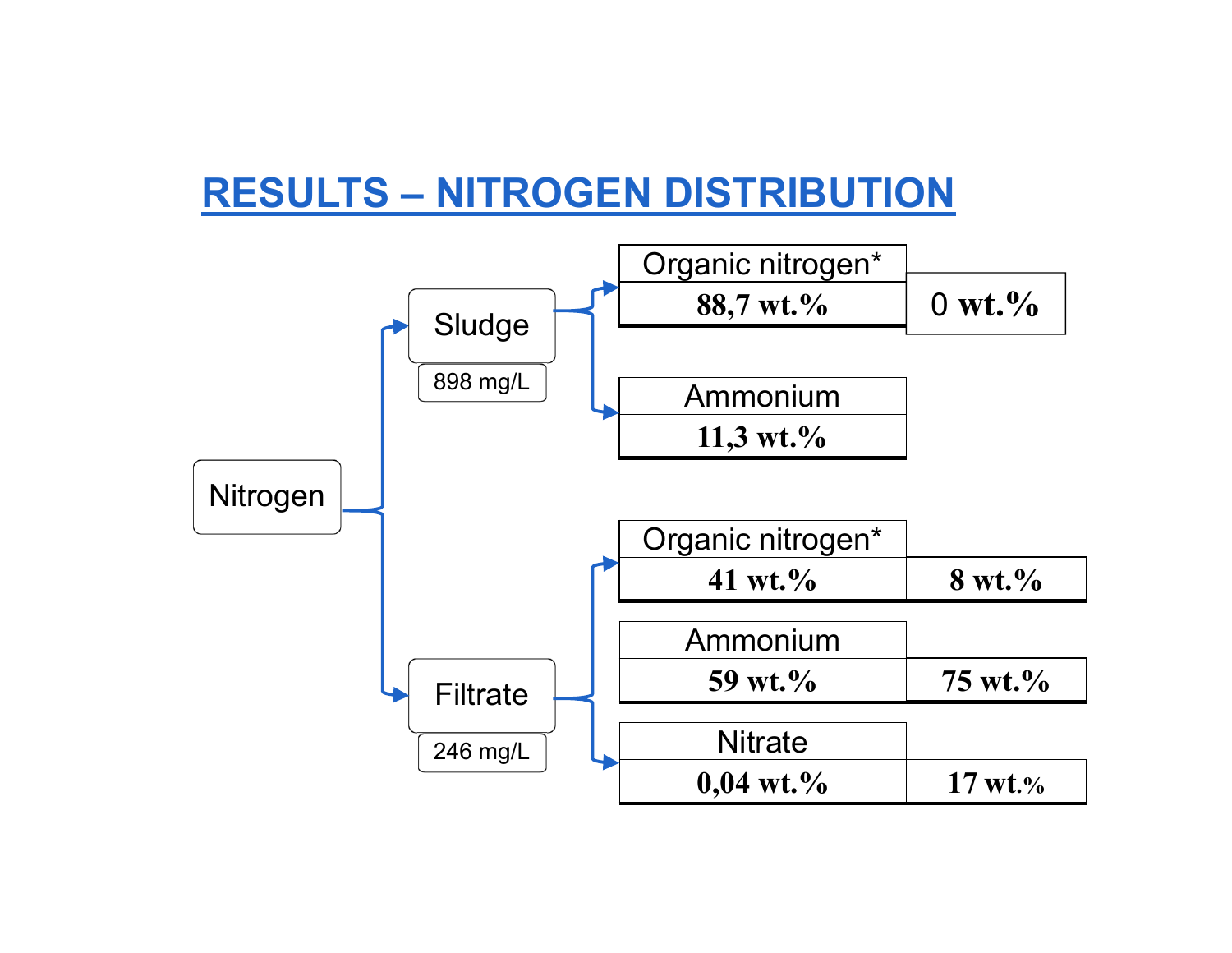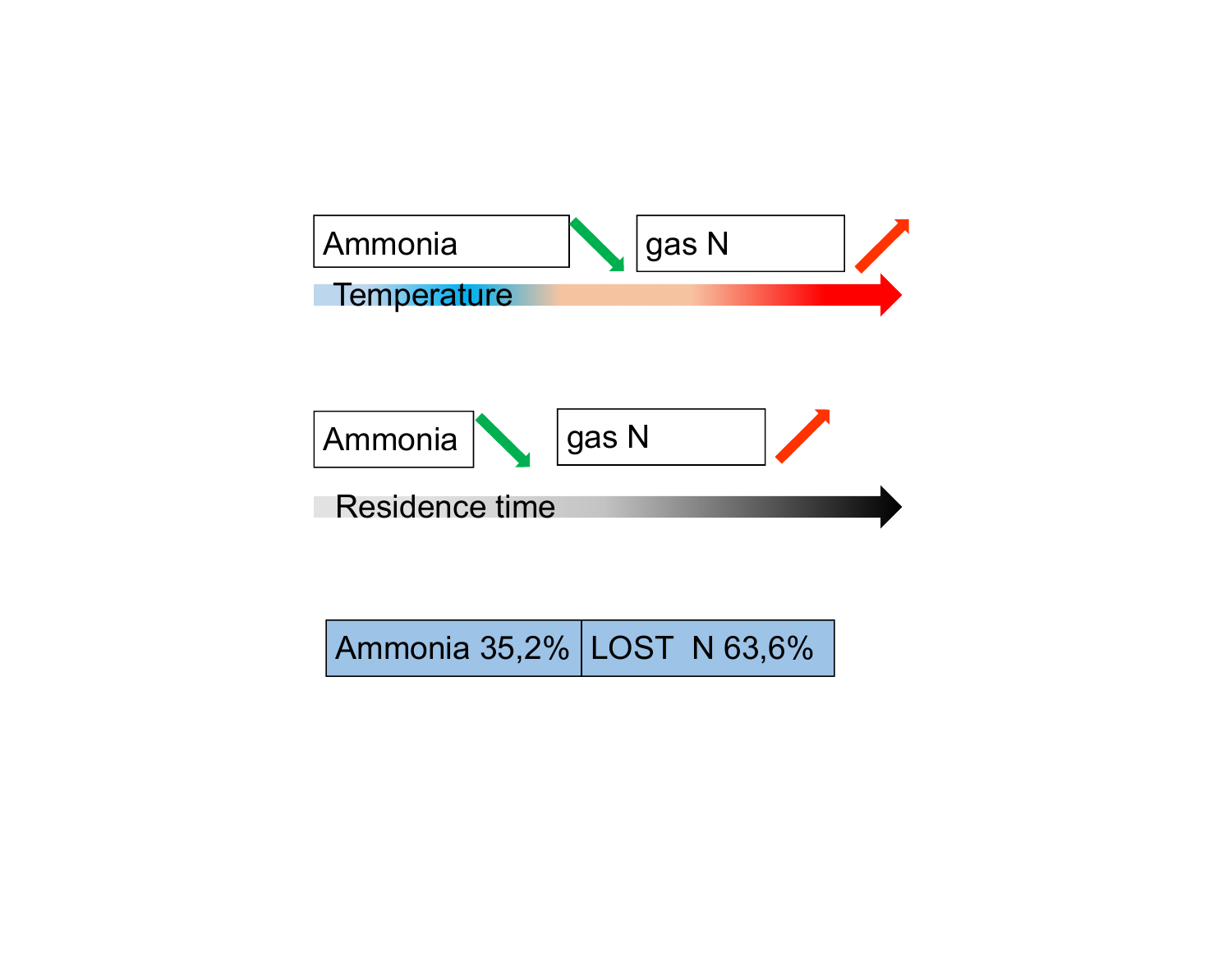

### *Nitrogen distribution*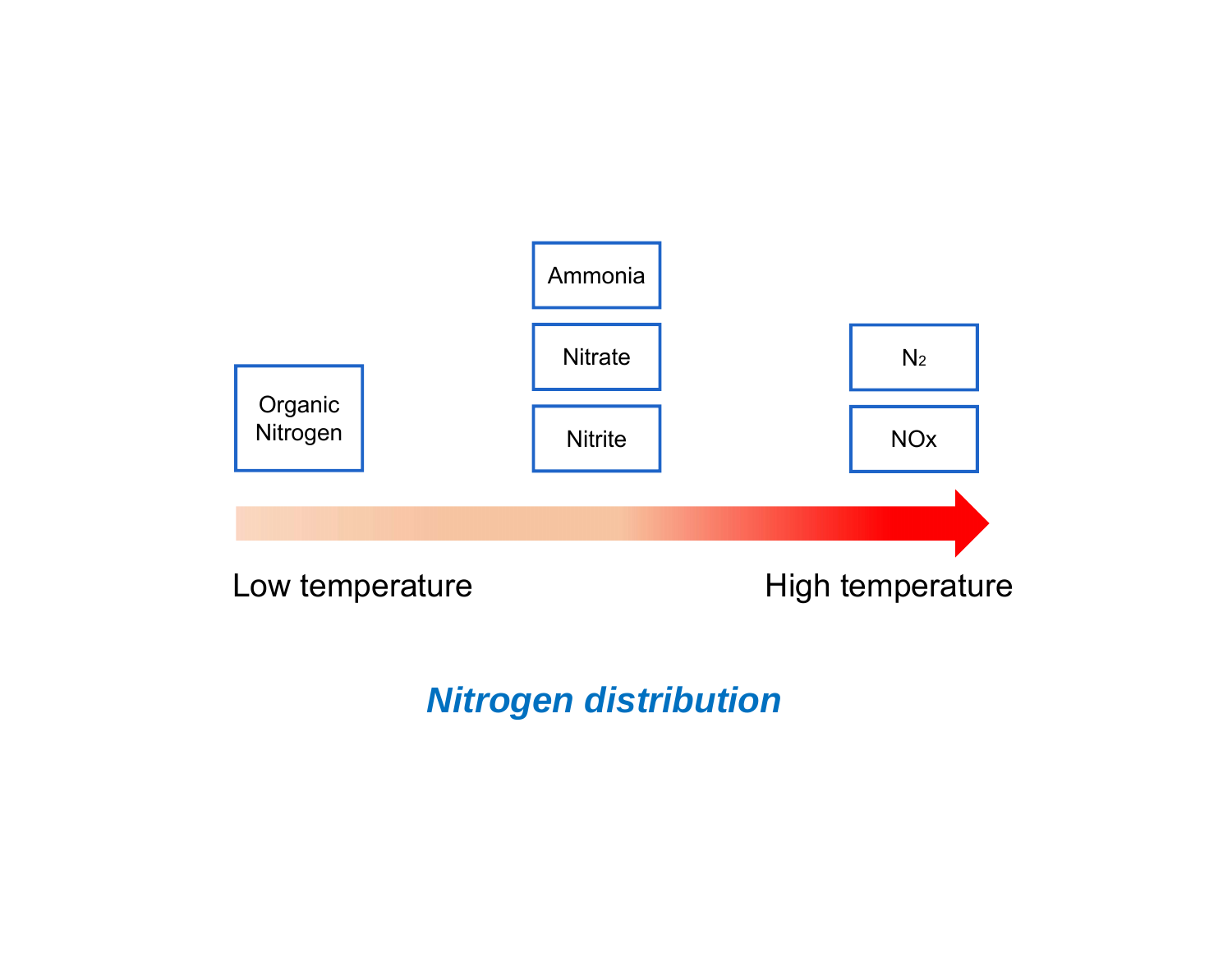### CONCLUSION

- ̶ Temperature, residence time and OER all have positive correlation on carbon conversion.
- ̶ Nitrogen distribution varies with temperature. Temperature have to be preciously controlled to avoid conversion of nitrogen to gas phase.
- $=$  400 °C, OER=2, >1MIN could be one of the optimized conditions for carbon and nitrogen recovery.